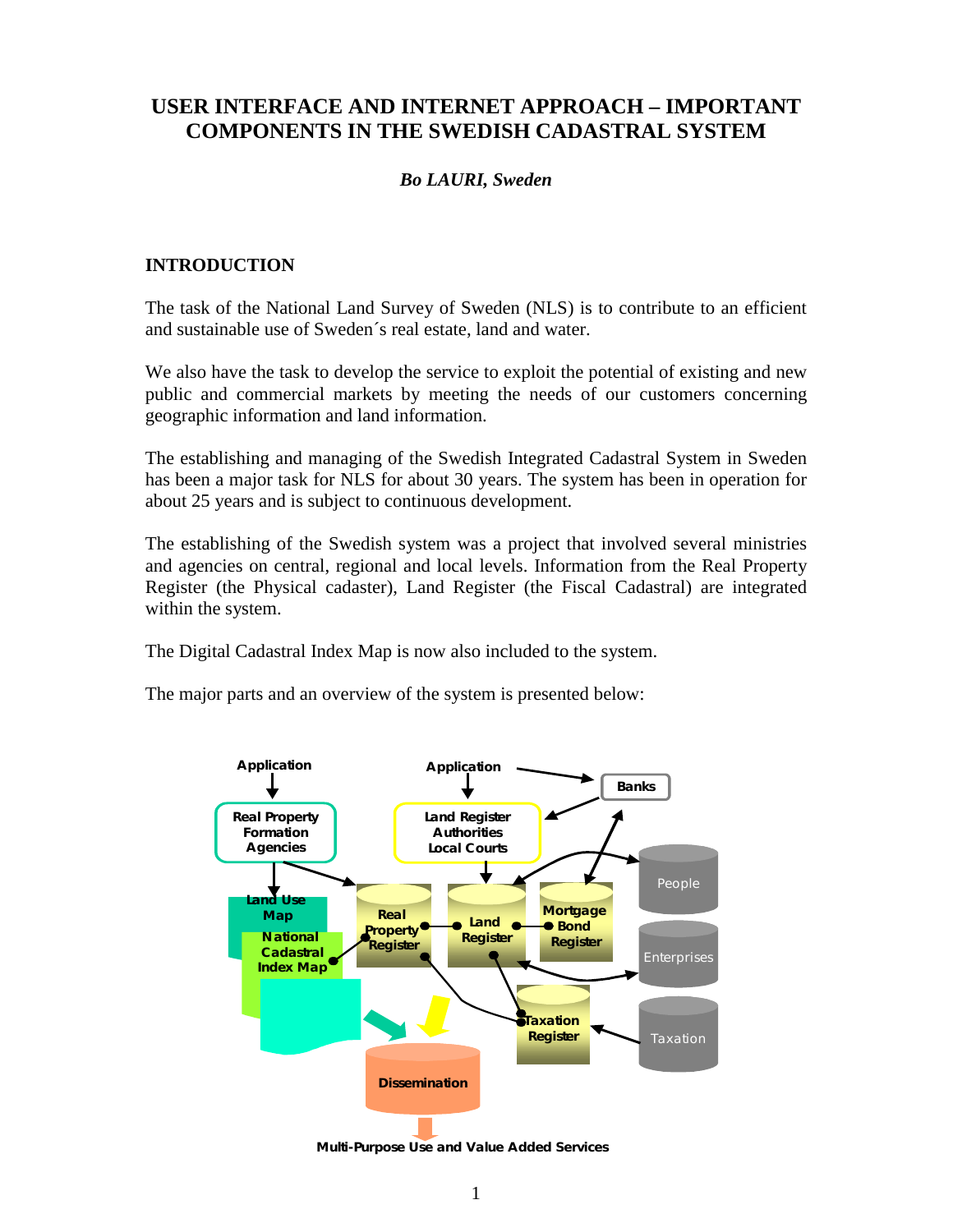The system provides all responsible agencies with integrated land information i.e. improves efficiency of public bodies. With support from the system the registration of title and mortgage is done the same day as the application arrives.

The system also provides integrated information for multi-purpose use in the whole Swedish society. The information is disseminated on-line, direct to the users by NLS or as value added services by information agents.

Integrated information together with the national cadaster index map is accessible via Internet and available for more than 4 million citizens.

## **The Real Property Register**

The real property register is the basic register on real property. It forms the basis for a number of important activities in society such as land registration, real property credit, property taxation, agricultural statistics, land surveying, population registration and urban and regional planning.

The register is maintained by a number of cadastral offices throughout the country. Maintenance of the register is basically a task for national government authorities but there are also 39 municipal authorities (the biggest cities), which have responsibility for maintenance within their own jurisdiction.

## **The Land Register**

The main purpose of land registration is to give publicity and legal protection for acquisition of rights in real property. An orderly, well-functioning land registration system is a prerequisite for guaranteeing security and facilitating economic transactions. Land Register Authorities maintain the Land Register.

## **NATIONAL CADASTRAL INDEX MAP**

All land in Sweden is divided into real property units. There are approximately 3.2 millions such units in the country.

The Cadastral Index Map is a part of the Real Property Register and gives the geographical representation of the property. The responsibility for building and maintaining the digital map is on shared responsibility bases between the national government authorities and 39 municipal authorities (out of totally 290 municipalities).

There are differences between the cadastral register and the index map in Sweden. The register has a certain standard for the information and it is compulsory for both the national government authorities and the 39 municipal authorities to update the real property register. For the cadastral index map there is up to now no unified standard for the whole country and it is not compulsory for these certain municipalities to update a national cadastral index map database.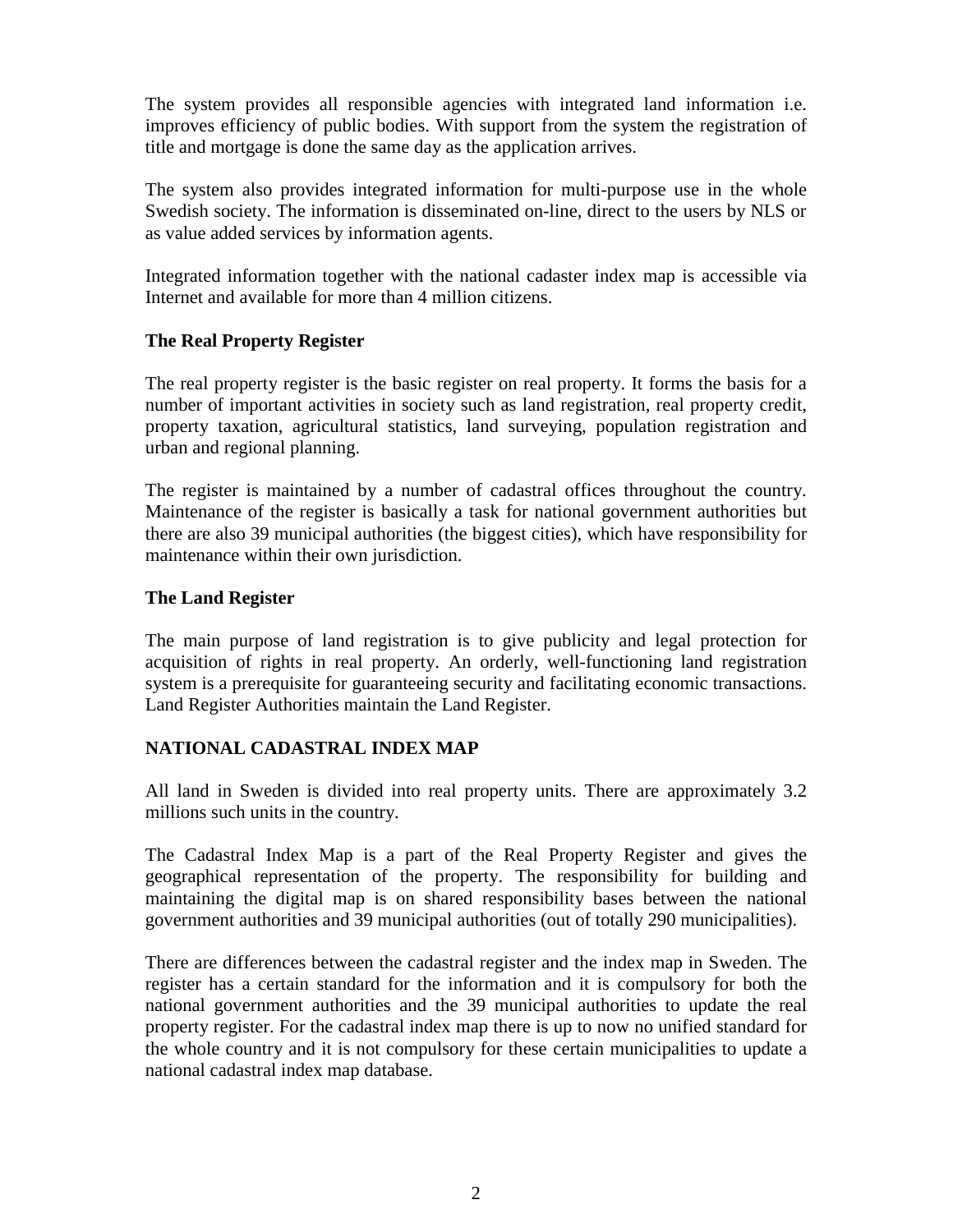Last year an agreement between National Land Survey and these 39 municipalities however was made concerning deeper co-operation. The main goal out of the agreement is to build a National Cadastral Index Map (NDRK) covering the whole country.

NDRK shall:

- be the base for all geographic databases, which present property information
- be available for organisations and the public via Internet or via certain data format
- be stored in a system run by NLS
- be updated by the source of information
- handle objects with unique identifiers, which are joint with the Real Property Register
- receive and disseminate changes via an User Interface
- be completed before the end of year 2003

## **USER INTERFACE 2000**

The User Interface 2000 (UI 2000) is developed in a project and composed as a concept for interchange of geographical information between first of all the National Land Survey and the Municipalities.

The UI 2000 consists of information models, descriptions of transferring mechanism and how they will be administrated and maintained. The interface is not a format or software but a series of technical principles, which can be used for different formats and different data systems.

One important demand for the interface is that it will be able to handle all the information in the cadastral index map in Sweden. The content in the Cadastral Index Map, which is regulated in the Register Law, is properties, plans, regulations, easements and ancient monuments.



The interface will in the future be implemented for other kind of geographic information, for example buildings and addresses.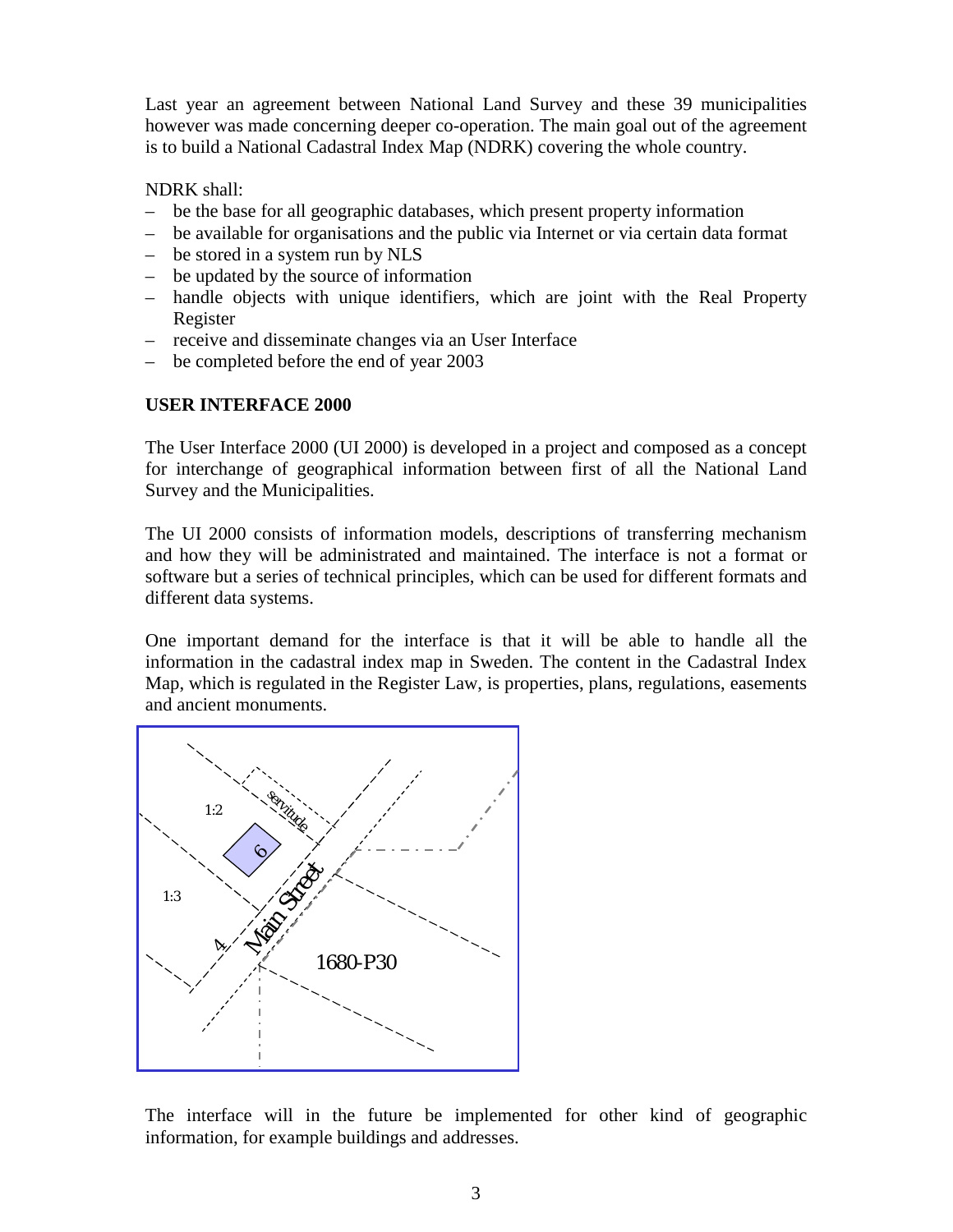UI 2000 gives the new perspectives. It is the objects, for example the plan, easement or the property, which is the base instead of the geometry. These perspectives facilitate integration of the map and the property register.

#### **Models of information**

The core in UI 2000 are the models of information i.e. a formal description of the data which will be included in the exchange. Nine models are processed:



The models are expected to be stable for a long period of time whereas technique and format will change. The models have links to the Land Data Bank System via joint identifiers. The models can handle either whole databases or changes of separate objects. This assumes identifiers, which are unique for the country.

The modelling language Express, which has been used is a part of the standard STEP (ISO 10303).

#### **Format and applications for data transmission**

UI 2000 consists besides models of information, of specified file format and an application for data transmission. These three parts are independent of each other and are possible to change and further develop separately.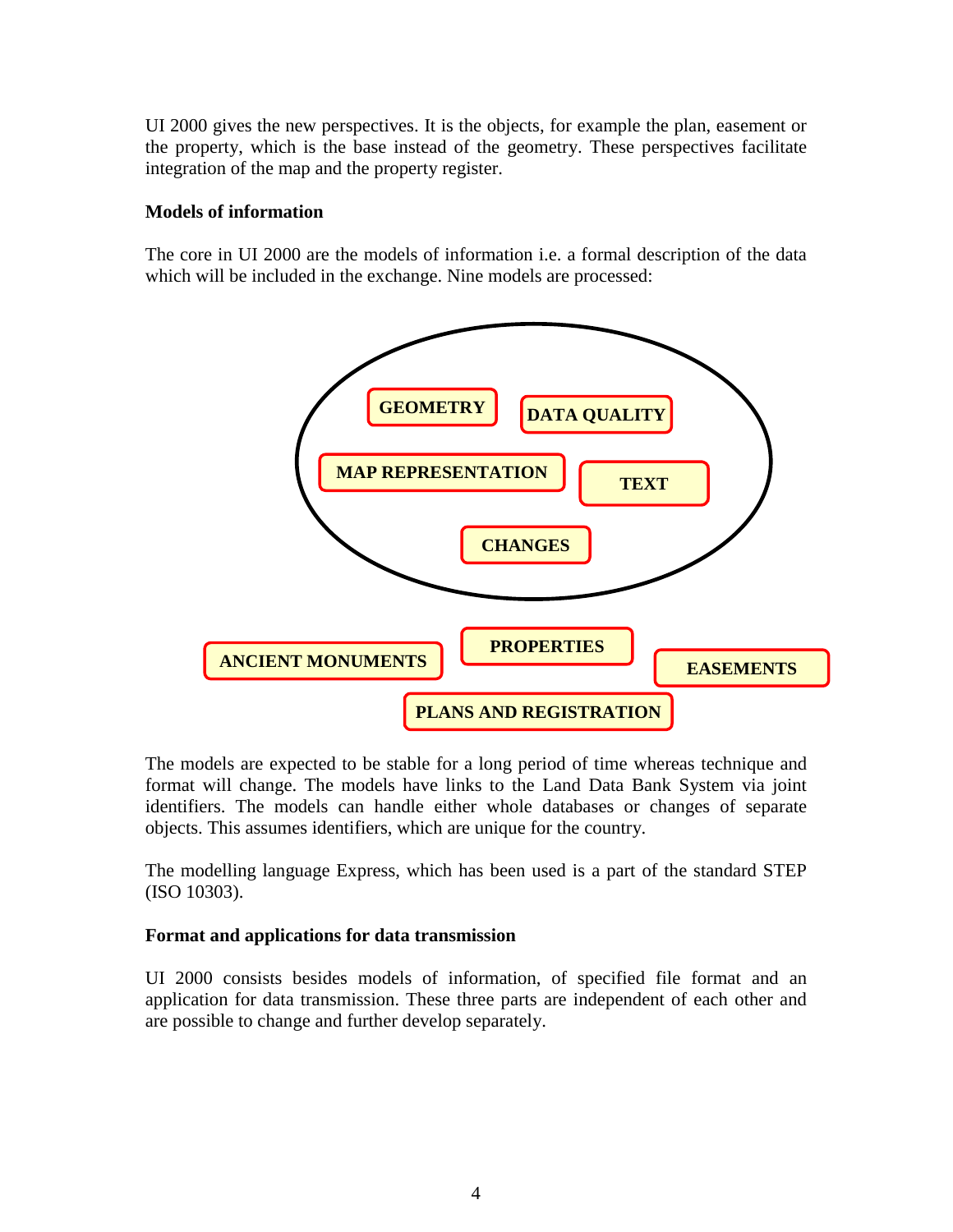## **Technical solution**

The specification for UI 2000 does nor describe how it shall be connected to sending or receiving system or how the agreed model shall be translated to different internal models which exists. There is a demand for a unique solution for each system, which has to be taken out by each organisation together with their system supplier. But there are some basic criteria for each system, which has to be fulfilled. The systems have to be object oriented, be able to make controls of data structure and also handle changes of objects.



#### **Implementation**

The implementation of the UI 2000 now takes place in a pilot project, where one municipality together with NLS are building a test environment for a general evaluation of the interface. This phase of the project will be completed during autumn this year. The UI will thereafter be implemented for all municipalities

## **INTERNET**

NLS has launched new Internet service View and buy maps and detailed aerial photos of all of Sweden. It is an e-commerce site where visitors can view and buy aerial photos and maps and search for individual properties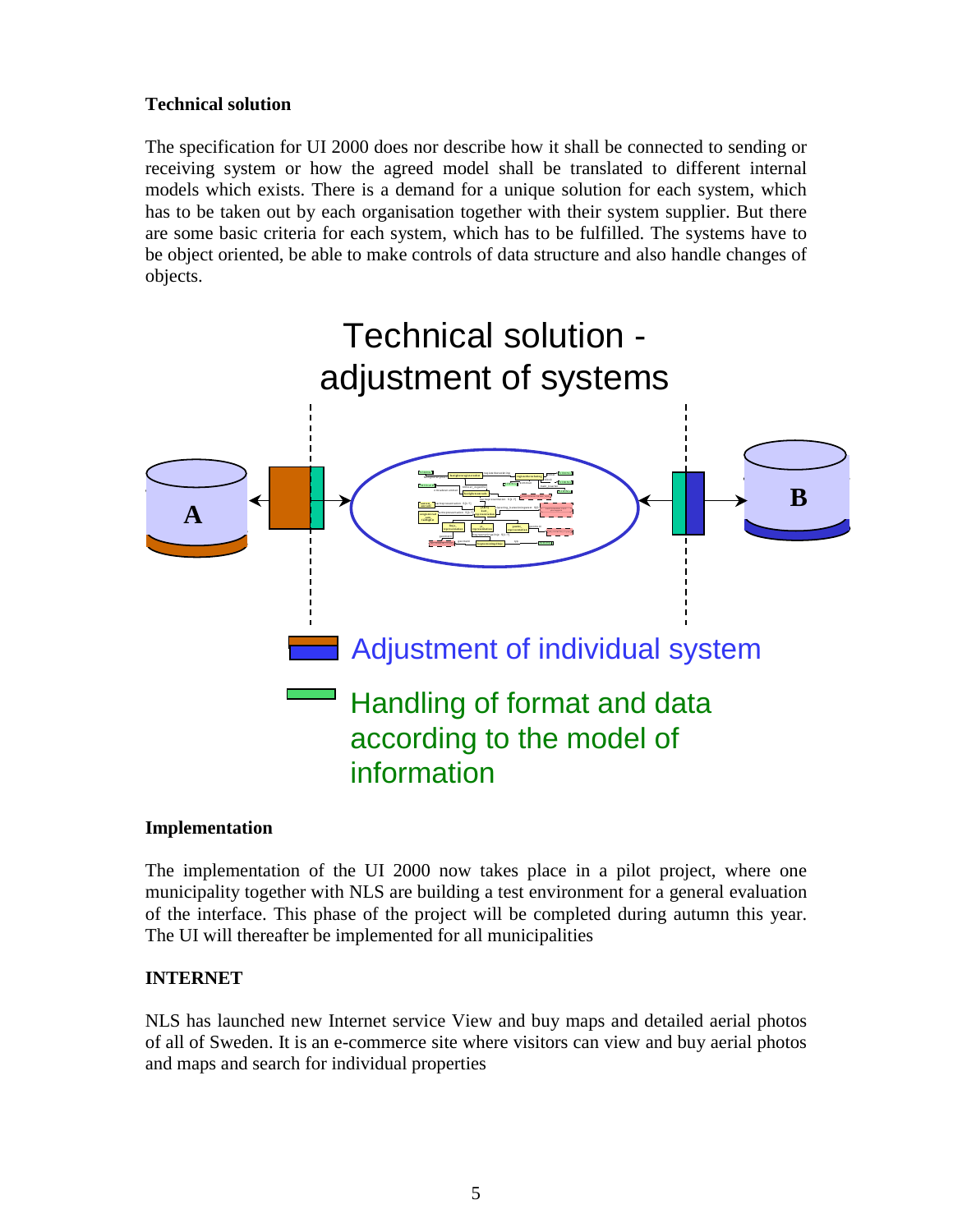## **Viewing is free of charge**

Aerial photos covering the whole of Sweden can be viewed free of charge on the web site. You only pay if you wish to order a photo. The photos taken over Stockholm, Gothenburg and Malmö are so detailed that you can see people in them. In the aerial photos of the rest of Sweden, you can distinguish cars. But the site contains a lot more than aerial photos.

A map shop, is also included in the new site and will gradually be expanded to include more products. Since January, NLS has offered a well-stocked shop with maps, atlases and nautical charts.

## **Services for estate agents and banks**

www.lantmateriet.se also provides two services especially designed for estate agents and banks, etc. These services are called 'FastighetsSök' [property search] and 'KartSök' [map search], and enable users to obtain information on the owners, tax value, addresses, etc. of a particular property by giving an address or clicking on a map. To use these services, you first need to sign an agreement with the National Land Survey of Sweden. The e-commerce site is in Swedish only.